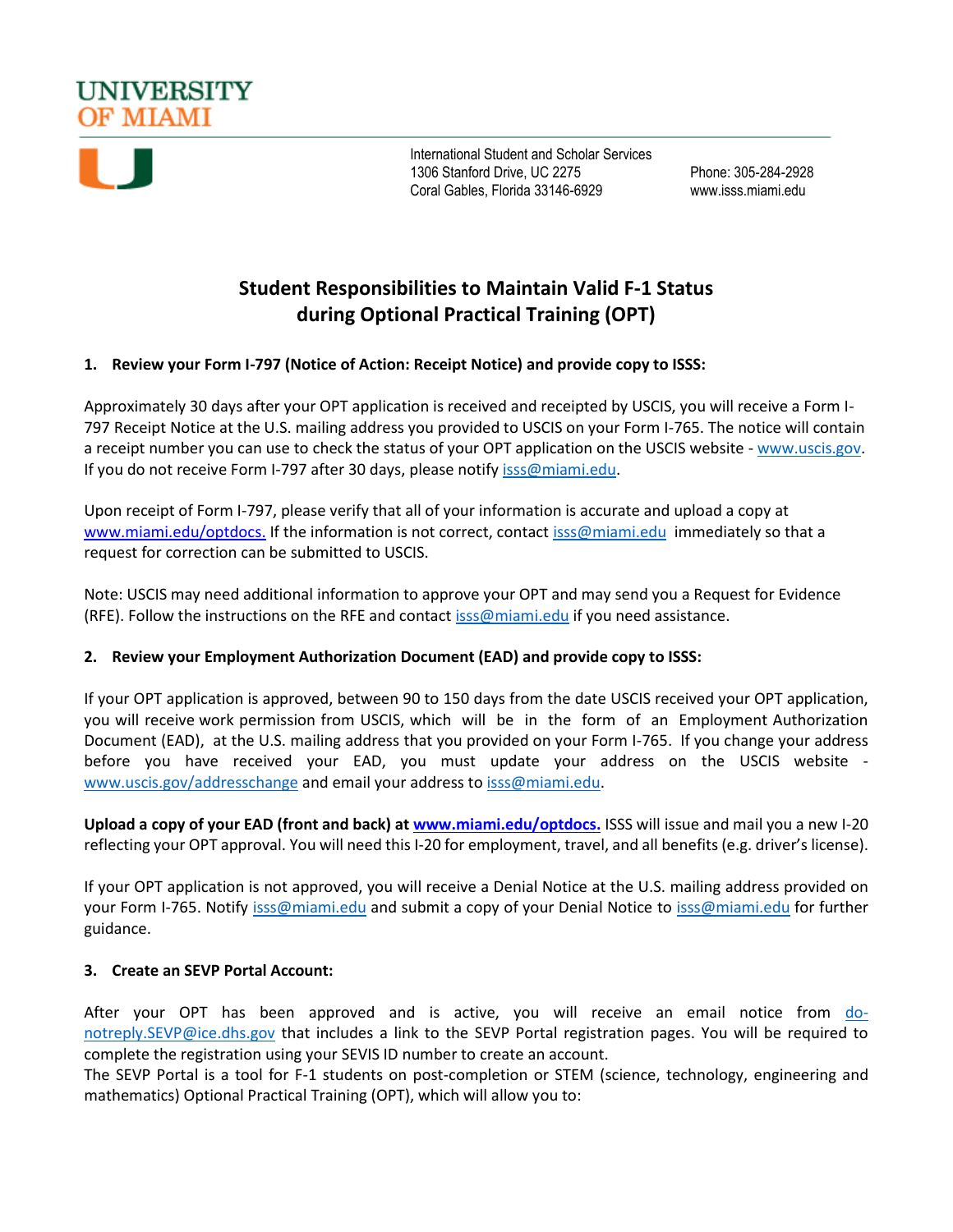- View details about your post-completion or STEM OPT.
- Report changes to your address, telephone and employer information.
- View and update data on all your employers.

SEVP has created an [SEVP Portal Help](https://studyinthestates.dhs.gov/sevp-portal-help) section on the *Study in the States* website with:

- Information about the portal.
- The [SEVP Portal User Guide,](https://studyinthestates.dhs.gov/assets/sevp_portal_student_user_guide.pdf) which provides screenshots and detailed step-by-step instructions for using the portal.
- **[SEVP Portal videos.](https://studyinthestates.dhs.gov/sevp-portal-tutorials)**
- A usefu[l one-page reference sheet](https://studyinthestates.dhs.gov/assets/sevp_portal_onepager.pdf) on the portal.

## **4. Report changes to your address, telephone number and employer information on the SEVP Portal throughout your OPT.**

If you have any questions about the portal or need assistance related to the portal, call the SEVP Response Center at (703) 603-3400. For all other matters related to your F-1 status, contact ISSS at [isss@miami.edu](mailto:isss@miami.edu) or at (305) 284-2928.

**Your valid F-1 status in the U.S. is dependent on your employment for the duration of your OPT.** To maintain valid F-1 status during your OPT, you MUST report your employer information and changes in your local and/or permanent address and telephone number on the SEVP Portal.

Your employment must be directly related to your major field of study and appropriate for your level of education. If you change employers during your OPT, you must update the information on the SEVIS Portal within 10 business days. You may not accrue an aggregate of more than 90 days of unemployment during OPT. If you fail to report employment within 90 days of your start date, you will be out of status with immigration.

**You may not begin employment until you have received your EAD,** or until the approved start date on your EAD. Any work you do before receiving the EAD will be considered unauthorized employment. USCIS defines employment as the following: "...any type of work performed, or services provided, in exchange for money, tuition, fees, books, supplies, room, food or any other benefit."

**Social Security Number (SSN):** You will need a Social Security Number (SSN) to start employment. If you applied for your SSN on your OPT application (Form I-765), you will receive your Social Security Card at the address indicated on the form within two weeks of OPT approval. Do *not* e-mail or send a copy of the card to ISSS.

**Travel Instructions:** If traveling after completing your studies, follow these instructions:

*Before* your EAD has arrived, you must present the following documents to USCIS at the port-of-entry in order to seek reentry to the U.S.:

- Form I-797 (USCIS receipt notice for pending EAD application)
- SEVIS Form I-20, endorsed for travel by your ISSS advisor
- **Valid passport**
- **Valid F-1 visa**